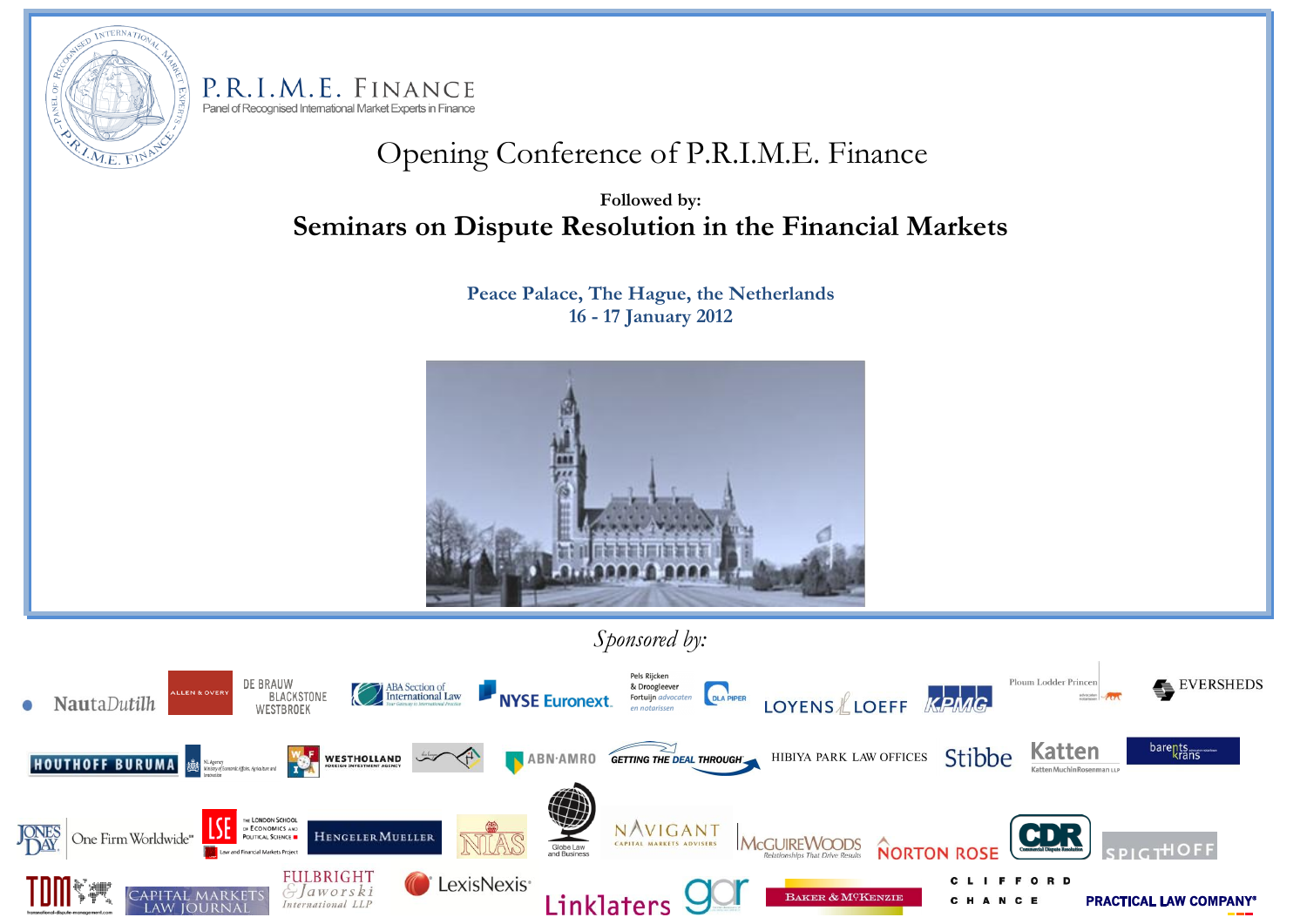### **General Information**

The P.R.I.M.E. Finance Disputes Center, based in The Hague, has been established both to help resolve, and to assist judicial systems in the resolution of, disputes about complex financial transactions. The organization's core activities include education and judicial training, providing expert opinions, determinations and risk assessment and both arbitration and mediation. P.R.I.M.E. Finance will oversee and be supported by a Panel of Experts which currently includes some of the most senior people in the financial markets with collectively over 2,000 years of experience in these markets.

P.R.I.M.E. Finance's Advisory Board is chaired by Lord Woolf of Barnes, former Lord Chief Justice of England and Wales, and its Management Board is chaired by Professor Jeffrey Golden, Visiting Professor at the London School of Economics and Political Science, retired founding partner of Allen & Overy LLP's US law practice and the former senior partner in the firm's global derivatives practice. A guiding principle of the organization is independence, which will distinguish it from industry associations and other financial market bodies.

The market need for this initiative has been identified through meetings in 2010 and 2011 with dealer and "buy-side" market participants, market experts, jurists and financial market regulators in various financial centers of the world. We have organized market experts meetings in London, New York, Paris, Frankfurt, Moscow and Dubai. P.R.I.M.E. Finance is currently being approached by the highest calibre of legal and finance experts to become Panel members, which has produced a combination of the finest financial and legal minds in the world.



**P.R.I.M.E. Finance Round Table, October 2010 Peace Palace, The Hague**

### **Opening Conference-Monday morning, 16 January 2012**

During the opening ceremony of the Opening Conference of P.R.I.M.E. Finance, the Dutch Minister of Finance, Mr Jan Kees de Jager will join Lord Woolf of Barnes, Chairman of the Advisory Board of the P.R.I.M.E. Finance Foundation and Professor Jeffrey Golden, Chairman of its Management Board. **P.R.I.M.E. Finance Round Table**



The Opening Conference will also include two sessions highlighting private and public perspectives on dispute resolution in the financial markets and the innovative role of P.R.I.M.E. Finance in this area. Next to the active involvement of the members of our Management Board and Advisory Board, we also anticipate a strong turnout from our Panel of Experts in finance and dispute settlement.

## **Seminars-Monday afternoon, 16 January 2012 and Tuesday, 17 January 2012**

The Seminars on Dispute Resolution in the Financial Markets will take place following the Opening Conference on 16 & 17 January 2012. These will include sessions on arbitration and mediation as well as a reporting out session on recent financial market cases and related legal issues, in each case conducted by our Board members and experts.

The aim of the Seminars is to inform financial experts on the legal aspects of dispute settlement in the context of complex financial transactions, as well as to introduce the technical aspects of complex financial transactions to legal experts such as arbitrators, mediators, judges and commercial lawyers. To this end, recent financial market cases, as well as recent and forthcoming legislation related to complex financial instruments, will be discussed and analyzed by our experts. In addition, the P.R.I.M.E. Finance Arbitration and Mediation Rules will be introduced. The Seminars on arbitration and mediation are scheduled for the afternoon of 16 January 2012 and the reporting out session on recent financial market cases and related legal issues is scheduled for 17 January 2012.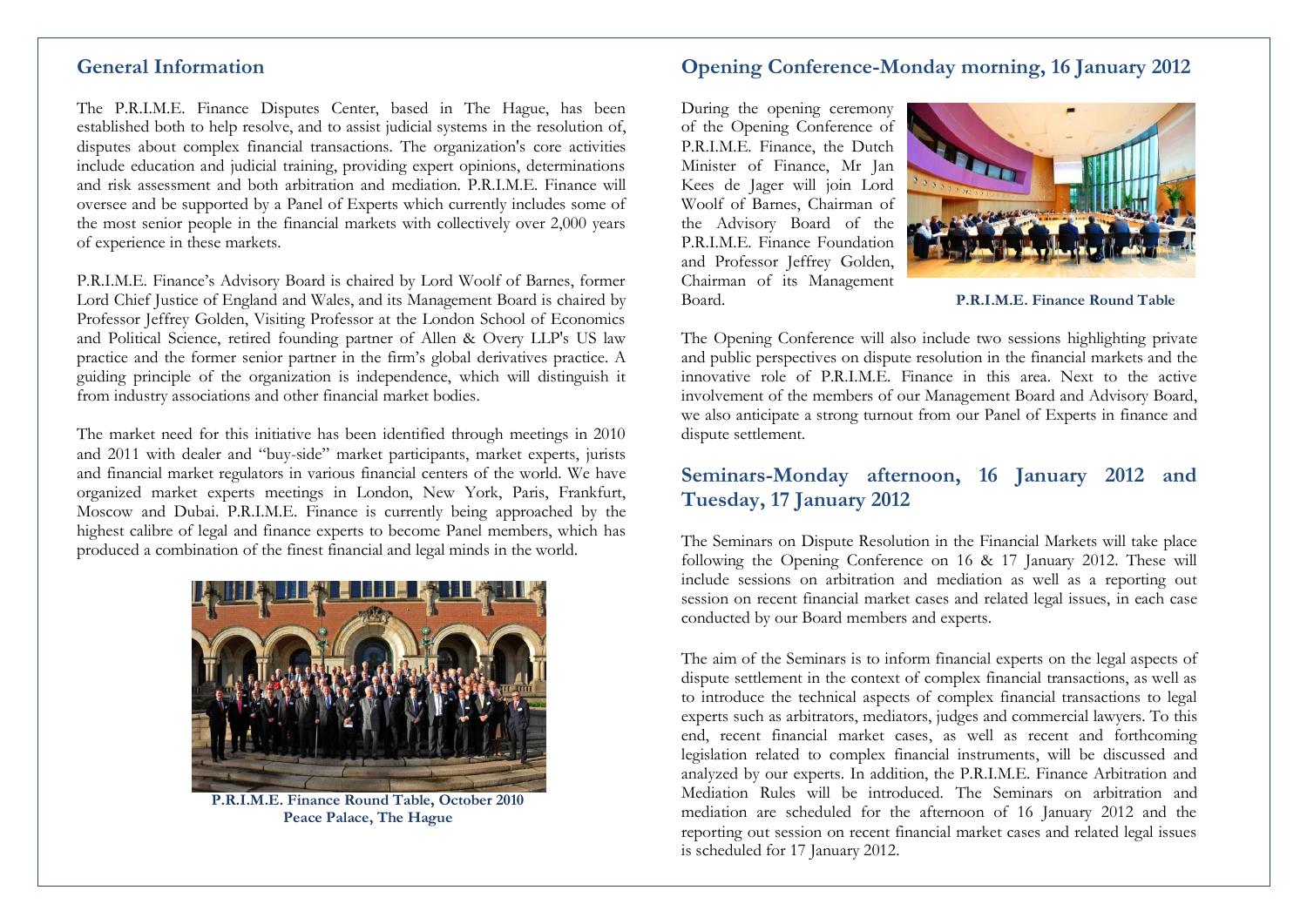# **OPENING CONFERENCE OF P.R.I.M.E. FINANCE PEACE PALACE, 16 JANUARY 2012**

| $08.45 - 09.15$ | <b>Registration and Continental breakfast</b>                                                                                                                                                                                                                                                                                                                                                                                             |
|-----------------|-------------------------------------------------------------------------------------------------------------------------------------------------------------------------------------------------------------------------------------------------------------------------------------------------------------------------------------------------------------------------------------------------------------------------------------------|
| $09:15 - 09.45$ | Welcome and official opening of P.R.I.M.E. Finance                                                                                                                                                                                                                                                                                                                                                                                        |
|                 | Welcome by the Chairman: The Rt Hon the Lord Woolf, Chairman of the Advisory Board of the P.R.I.M.E. Finance Foundation; former Lord Chief<br>Justice of England and Wales                                                                                                                                                                                                                                                                |
|                 | Welcome by Mrs Marjolein de Jong, Vice-Mayor of The Hague and Dr Bernard Bot, Chairman of the Carnegie Foundation                                                                                                                                                                                                                                                                                                                         |
|                 | Formal opening of P.R.I.M.E. Finance by Mr Jan Kees de Jager, Minister of Finance, the Netherlands                                                                                                                                                                                                                                                                                                                                        |
| $09.45 - 10.45$ | Session I: Contribution of P.R.I.M.E. Finance to financial stability                                                                                                                                                                                                                                                                                                                                                                      |
|                 | The Honourable Sir David Baragwanath KNZM, QC, President of the United Nations Special Tribunal for Lebanon; the presiding Judge of the Court<br>of Appeal of Samoa; Member of the Management Board of the P.R.I.M.E. Finance Foundation<br>"The Netherlands Institute for Advanced Study in the Humanities and Social Sciences (NIAS)study report: Overview of cases that would benefit from the establishment of<br>P.R.I.M.E. Finance" |
|                 | The Honourable Justice Kunio Hamada, Special Counsel at Hibaya Park Law Offices; Member of the Panel of Experts of P.R.I.M.E. Finance; former<br>Member of the Supreme Court of Japan<br>"Observations of a former Supreme Court Justice"                                                                                                                                                                                                 |
|                 | Mr Frank Elderson - Executive Director of the Dutch Central Bank (DNB)<br>"Observations of a Central Banker"                                                                                                                                                                                                                                                                                                                              |
|                 | $Q & A$ session (15 min)                                                                                                                                                                                                                                                                                                                                                                                                                  |
| $10:45 - 11.15$ | <b>Coffee break</b>                                                                                                                                                                                                                                                                                                                                                                                                                       |
| $11:15 - 12.15$ | Session II: Why there is growing interest in the financial markets in Alternative Dispute Resolution                                                                                                                                                                                                                                                                                                                                      |
|                 | Ms Gay H. Evans, Vice Chairman of the Board and Non-Executive Chairman Europe of the International Swaps and Derivatives Association (ISDA);<br>Non-Executive Director of the London Stock Exchange Group plc.; Member of the Management Board of the P.R.I.M.E. Finance Foundation<br>"Observations of an industry spokesperson and former regulator"                                                                                    |
|                 | Mr Thomas Jasper, Managing Partner at Manursing Partners LLC; Member of the Advisory Board of the P.R.I.M.E. Finance Foundation; first Chairman<br>of the International Swaps and Derivatives Association (ISDA)<br>"Observation of an international banker and former CEO"                                                                                                                                                               |
|                 | Ms Sandie Okoro, General Counsel at Barings Asset Management; Member of the Management Board of the P.R.I.M.E. Finance Foundation<br>"Observations of a CLO with a buy side perspective and a particular interest in developing markets"                                                                                                                                                                                                  |
|                 | $Q & A$ session (15 min)                                                                                                                                                                                                                                                                                                                                                                                                                  |
| $12.15 - 12.20$ | Introduction of the Secretariat by the Secretary-General, Mr Gerard Meijer                                                                                                                                                                                                                                                                                                                                                                |
| $12.20 - 12.30$ | Closing speech by Professor Jeffrey Golden, Chairman of the Management Board of the P.R.I.M.E. Finance Foundation, Visiting Professor at the<br>London School of Economics and Political Science                                                                                                                                                                                                                                          |
| $12.30 - 14.00$ | Lunch                                                                                                                                                                                                                                                                                                                                                                                                                                     |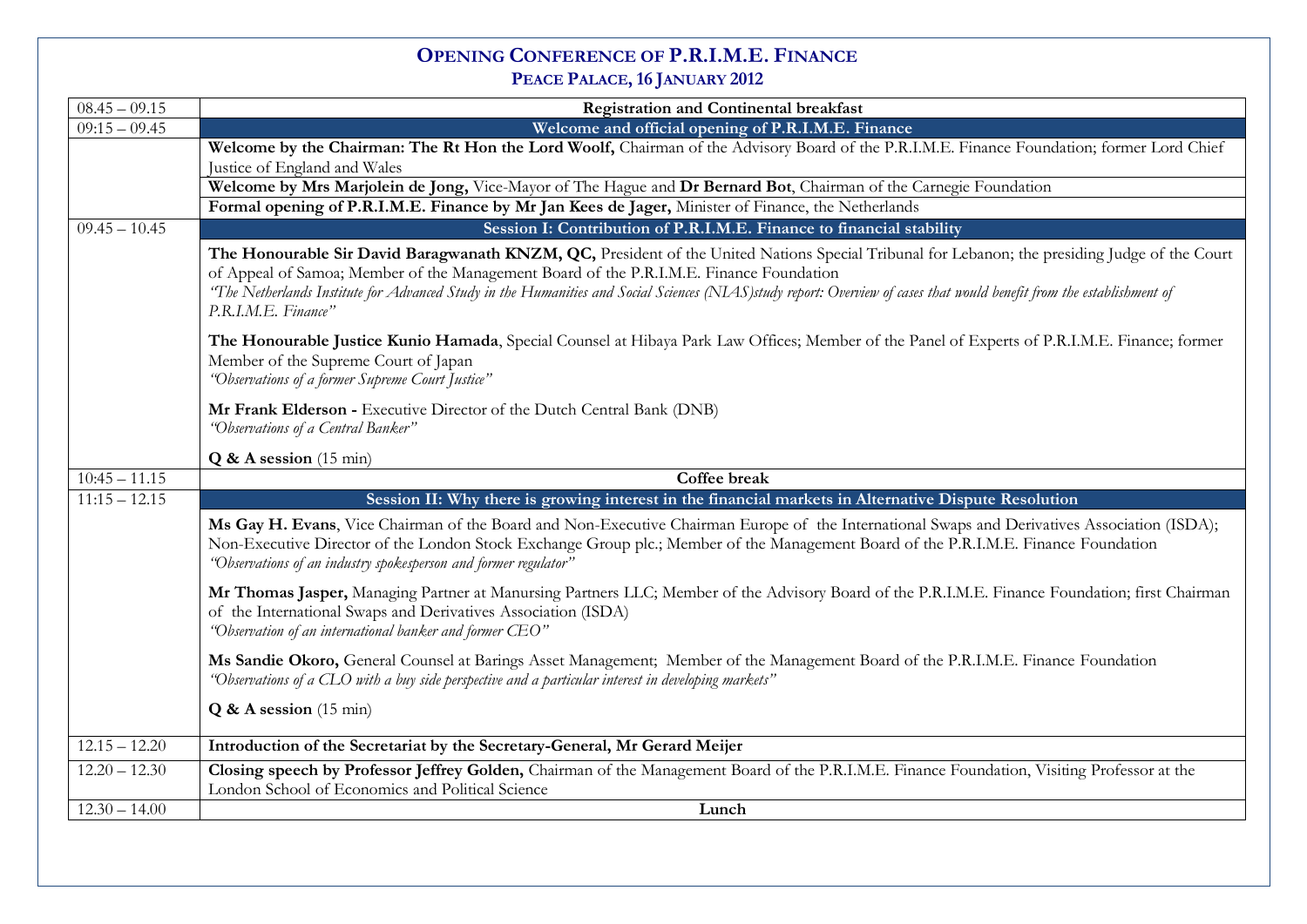### **PROGRAMME OF THE SEMINARS ON DISPUTE RESOLUTION IN THE FINANCIAL MARKETS 16 & 17 JANUARY 2012**

| Seminars on Arbitration and Mediation - 16 January 2012 |                                                                                                                                                                                                                                                                                                             |  |
|---------------------------------------------------------|-------------------------------------------------------------------------------------------------------------------------------------------------------------------------------------------------------------------------------------------------------------------------------------------------------------|--|
| $14.00 - 15.45$                                         | Roundtable I: Being an Effective Arbitrator in Financial Markets Disputes                                                                                                                                                                                                                                   |  |
|                                                         | Chair: The Honourable Judge Francisco Orrego Vicuña - Judge Ad-Hoc at the International Court of Justice; Member of the International Monetary<br>Fund Administrative Tribunal; Arbitrator at 20 Essex Street Chambers, London and Singapore; former President of the World Bank Administrative<br>Tribunal |  |
|                                                         | Professor Klaus Peter Berger - Professor of Domestic and International Civil and Commercial Law, Comparative and Private International Law;<br>Director, Institute for Banking Law and Center for Transnational Law (CENTRAL), University of Cologne, Germany                                               |  |
|                                                         | Ms Judith Gill QC - Partner at Allen & Overy LLP and Head of its International Arbitration Group                                                                                                                                                                                                            |  |
|                                                         | Mr Michael Hwang S.C. - Chief Justice, DIFC Courts; Essex Court Chambers London and Michael Hwang Chambers Singapore                                                                                                                                                                                        |  |
|                                                         | Mr Gerard Meijer - Secretary-General of P.R.I.M.E. Finance; Partner at NautaDutilh                                                                                                                                                                                                                          |  |
| $15.45 - 16.15$                                         | Coffee break                                                                                                                                                                                                                                                                                                |  |
| $16.15 - 18.00$                                         | Roundtable II: Being an Effective Mediator in Financial Markets Disputes                                                                                                                                                                                                                                    |  |
|                                                         | Chair: The Honourable Judge Elizabeth Stong - Judge of the US Bankruptcy Court in New York                                                                                                                                                                                                                  |  |
|                                                         | Professor Jan Eijsbouts - Professor of Corporate Social Responsibility, Maastricht University; retired Group General Counsel and Director Legal Affairs<br>at AkzoNobel                                                                                                                                     |  |
|                                                         | Mr Arthur W. Hahn - Partner at Katten Muchin Rosenman LLP, Executive Committee Member and Chairman of its National Financial Services<br>Practice                                                                                                                                                           |  |
|                                                         | The Honourable Ben F. Tennille (Ret.) - Retired Chief Judge of the North Carolina Business Court; former member of the American Bar Association<br>Corporate Responsibility Task Force                                                                                                                      |  |
|                                                         | Mr William Wood QC - Independent Mediator at Brick Court Chambers                                                                                                                                                                                                                                           |  |
|                                                         | The Rt Hon the Lord Woolf - Chairman of the Advisory Board of the P.R.I.M.E. Finance Foundation; Former Lord Chief Justice of England and<br>Wales; Blackstone Chambers                                                                                                                                     |  |



…Hotel des Indes… Reception & Conference Dinner on 16 January 2012 at 19:00h.



…Peace Palace… Venue of the Opening Conference on 16 January 2012.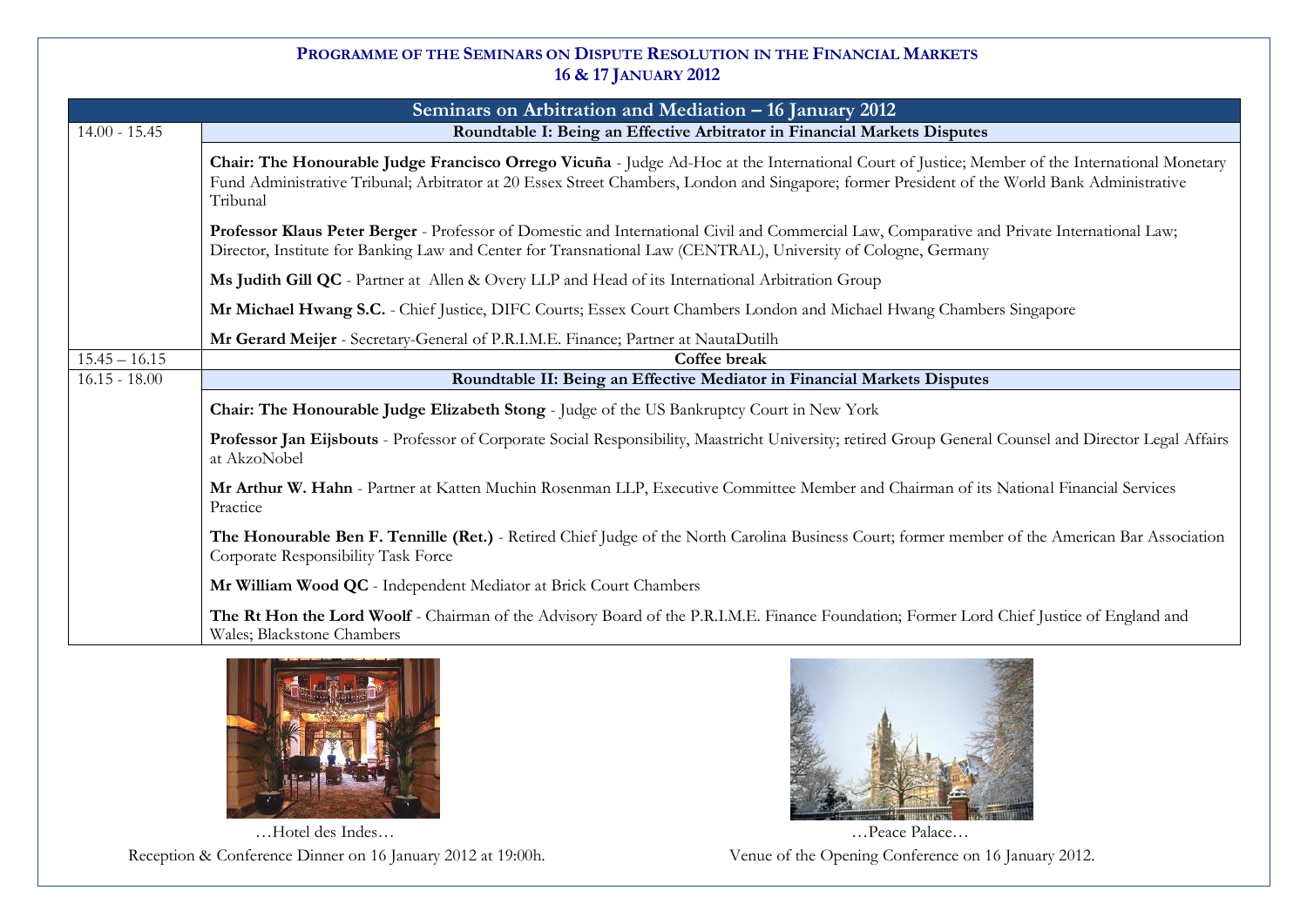| Reporting out session on recent financial market cases and related legal issues – 17 January 2012 |                                                                                                                                                                                                                                                                   |  |
|---------------------------------------------------------------------------------------------------|-------------------------------------------------------------------------------------------------------------------------------------------------------------------------------------------------------------------------------------------------------------------|--|
|                                                                                                   | Chairs: Mr Daniel Cunningham and Mr Willem Calkoen, Executive Board Members of the P.R.I.M.E. Finance Foundation                                                                                                                                                  |  |
| $09.00 - 10.30$                                                                                   | Expectation vs. Entitlement: the evolving jurisprudence of flip clauses, ipso facto clauses and Section 2(a)(iii) of the ISDA Master                                                                                                                              |  |
|                                                                                                   | • Mr Michael Brindle QC* - Barrister at Fountain Court Chambers; Member of the Financial Markets Law Committee                                                                                                                                                    |  |
|                                                                                                   | Mr Robin Dicker QC- Barrister at 3-4 South Square Chambers<br>$\bullet$                                                                                                                                                                                           |  |
|                                                                                                   | Mr Simon Firth - Partner at Linklaters London, Derivatives and Structured Products Group; Author of Derivatives: Law and Practice<br>$\bullet$                                                                                                                    |  |
|                                                                                                   | Mr Edward Murray - Partner in the Derivatives and Structured Finance Group in Allen & Overy LLP; Chairman of the Financial Law Reform<br>$\bullet$                                                                                                                |  |
|                                                                                                   | Committee of the International Swaps and Derivatives Association (ISDA)                                                                                                                                                                                           |  |
| $10.30 - 11.00$                                                                                   | <b>Refreshment</b> break                                                                                                                                                                                                                                          |  |
| $\overline{11.00} - 12.30$                                                                        | CDS and Sovereign Debt: the issues, the likely cases and a possible role for P.R.I.M.E. Finance                                                                                                                                                                   |  |
|                                                                                                   | • Mr Malcolm Basing* - Non-Executive Director of PLUS Markets Group plc; former Chairman of Primus Guaranty U.K.; former Director and<br>Chairman of the International Swaps and Derivatives Association (ISDA)                                                   |  |
|                                                                                                   | • Mr Eli Whitney Debevoise II - Senior Partner at Arnold & Porter LLP; former U.S. Executive Director of the World Bank Group; Arbitrator on the<br><b>ICSID</b> Panel                                                                                            |  |
|                                                                                                   | • Mr Tim Frost* - Non-Executive Director Cairn Capital; Governor London School of Economics and Political Science; Non-Executive Director at<br>Markit; former Head of JPM Credit Trading                                                                         |  |
|                                                                                                   | Mr Schuyler Henderson - Lecturer, author and consultant on derivatives law; Member of the Editorial Advisory Board of Butterworths Journal of<br>International Banking and Financial Law; Author of Henderson on Derivatives                                      |  |
| $12.30 - 13.30$                                                                                   | Lunch break                                                                                                                                                                                                                                                       |  |
| $13.30 - 15.00$                                                                                   | Jurisdictional Issues: emerging markets, Islamic finance, common law vs. civil code, Japan                                                                                                                                                                        |  |
|                                                                                                   | • Ms Frederique Dahan*- Lead Counsel and Head of Financial Law Unit in the Legal Transition Team at the Office of the General Counsel at the<br>European Bank for Reconstruction and Development                                                                  |  |
|                                                                                                   | Mr Antoine Maffei - Founding Partner at De Pardieu Brocas Maffei A.A.R.P.I.; former legal Adviser World Bank                                                                                                                                                      |  |
|                                                                                                   | Mr Habib Motani - Partner in Clifford Chance LLP's International Financial Markets Group; Global Head of the Derivatives Group                                                                                                                                    |  |
|                                                                                                   | Professor Akihiro Wani - Partner at Linklaters Tokyo, Capital Markets Group; Professor at Sophia University Law School                                                                                                                                            |  |
|                                                                                                   | Mr Peter Werner - Senior Director at the International Swaps and Derivatives Association (ISDA)                                                                                                                                                                   |  |
| $15.00 - 15.30$                                                                                   | <b>Refreshment</b> break                                                                                                                                                                                                                                          |  |
| $15.30 - 17.00$                                                                                   | The Devil is in the Detail: interpreting master agreements (valuations, measuring loss, set-off and tax characterisation)                                                                                                                                         |  |
|                                                                                                   | • Ms Cynthia Beerbower - Chief Executive Officer at Paget Partners; former Deputy Assistant Secretary Tax Policy at US Treasury                                                                                                                                   |  |
|                                                                                                   | Mr Richard Grove - Chief Executive Officer at Rutter Associates LLC; former Chief Executive Officer of the International Swaps and Derivatives<br>Association (ISDA); former fixed income and commodity derivatives executive at the Bank of America and Paribas; |  |
|                                                                                                   | Ms Carolyn Jackson - Partner at Katten Muchin Rosenman UK LLP; Board Member of the International Association of Financial Engineers; former<br>$\bullet$<br>Executive Director and Board Member of the International Swaps and Derivatives Association (ISDA)     |  |
|                                                                                                   | Ms Joanna Perkins - Director of the Financial Markets Law Committee; Barrister at 3-4 South Square Chambers                                                                                                                                                       |  |
| $17.00 - 17.15$                                                                                   | Closing remarks by Professor Jeffrey Golden, Chairman of the Management Board of the P.R.I.M.E. Finance Foundation, Visiting Professor at the<br>London School of Economics and Political Science                                                                 |  |
|                                                                                                   | *INVITED                                                                                                                                                                                                                                                          |  |